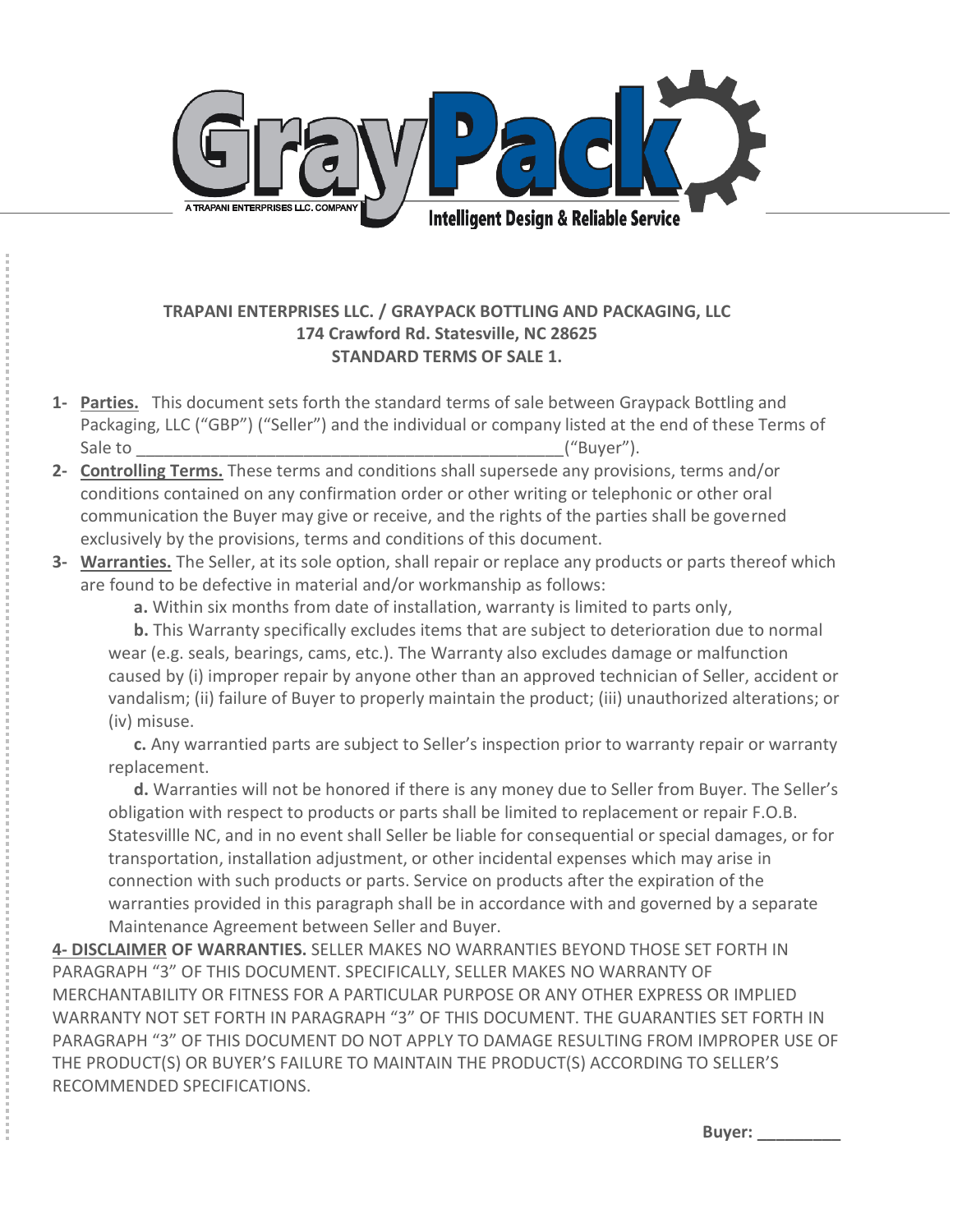**5. Consequential Damages Excluded.** IN NO CASE SHALL SELLER BE LIABLE FOR ANY SPECIAL, INCIDENTAL, OR CONSEQUENTIAL DAMAGES BASED UPON BREACH OF WARRANTY, BREACH OF CONTRACT, NEGLIGENCE, STRICT TORT, OR ANY OTHER LEGAL THEORY. Such damages include, but are not limited to, loss of profits, loss of savings or revenue, loss of use of business equipment or any associated equipment, cost of capital, cost of any substitute equipment, facilities or services, downtime, the claims of third parties including customers and injury to persons and property. Buyer and Seller agree that this exclusion of consequential damages shall remain in full force.

**6. Nonconformity.** All products made by the Seller are to be inspected before shipment, and should any of such products prove defective due to faults in manufacture, or fail to meet the written specifications accepted by the Seller, the Buyer shall not return the products and accept delivery of the products, but shall notify the Seller immediately, stating full particulars in support of their claim, and the Seller will either replace the goods or adjust the matter fairly and promptly, but under no circumstances shall the Seller be obligated for consequential or other damages, losses or expenses in connection with or by reason of the use or inability to use products purchased for any purpose.

**7. Time for Making Claims.** Unless agreed to by the parties in writing in advance of shipment, claims for defective merchandise, shortages, delays, or failures in shipment or delivery, or for any other cause, shall be deemed waived and released by the Buyer, unless made in writing within ten (10) days after arrival of the merchandise.

**8. Conditions.** All orders or contracts are accepted with the understanding that they are subject to the Seller's ability to obtain the necessary parts on materials, and all orders or contracts as well as shipments applicable thereto are subject to the Seller's current manufacturing schedules, and government regulations, orders, directives, and restrictions that may be in effect from time to time.

**9. Materials.** Materials furnished by the Seller are to be within the limits and of the sizes published by the Seller and subject to the Seller's standard tolerances for variations.

10. Seller's Right of Possession. The Seller shall have the right, in addition to all others it may possess, at any time, for credit reasons or because of the Buyer's default or defaults, to withhold shipments, in whole or in part, and to recall goods in transit, retake some and repossess all goods which may be stored with the Seller for the Buyer's account, without the necessity of taking any other proceedings, and the Buyer consents that all the merchandise so recalled, retaken or repossessed shall be come the absolute property of the Seller, provided that the Buyer is given full credit therefrom. The foregoing shall not be construed as limiting in any manner any of the rights or remedies available to Seller because of any default of the Buyer under the Uniform Commercial Code as in force and effect in the State of North Carolina.

**Buyer: \_\_\_\_\_\_\_\_\_**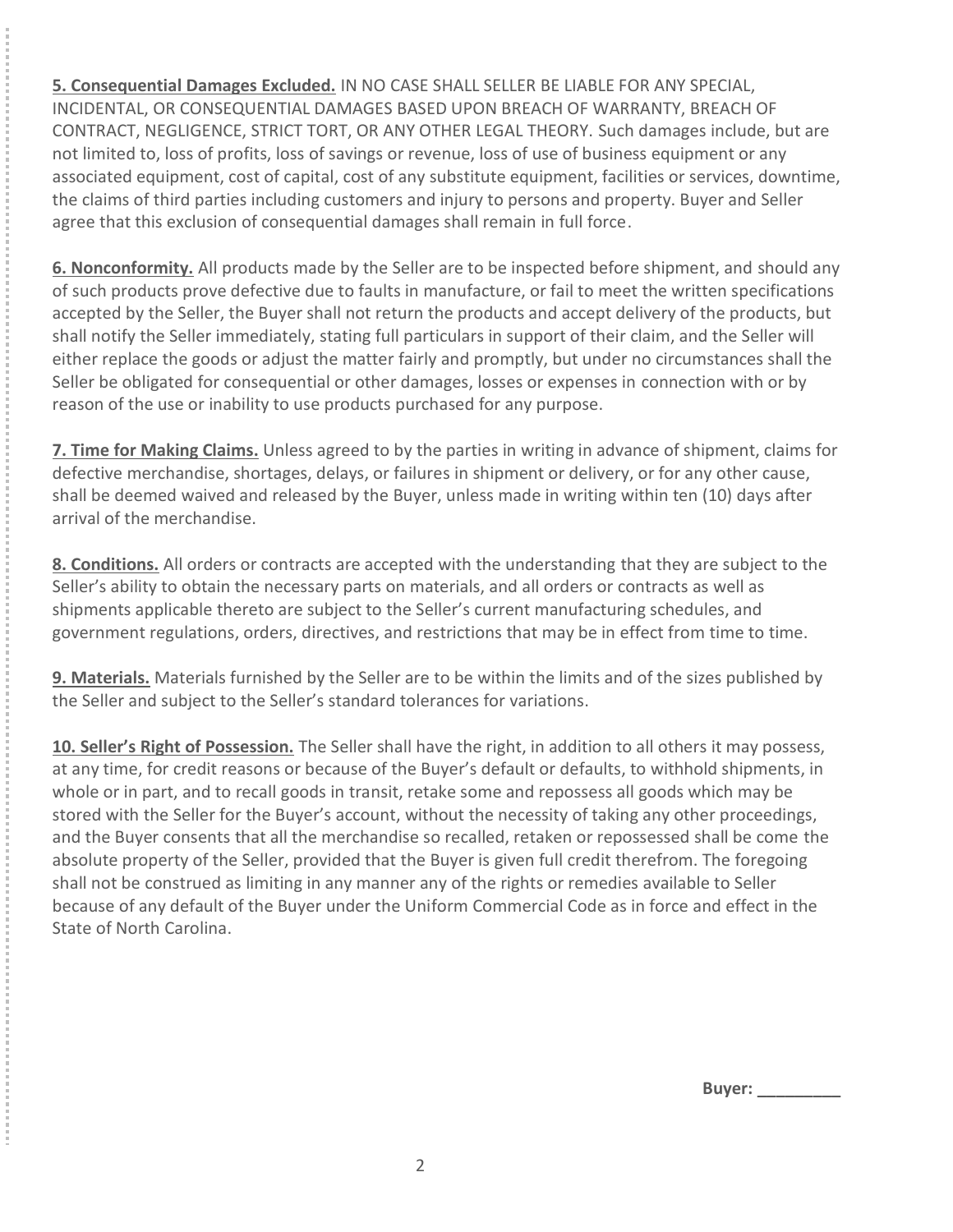**11. Taxes.** Prices on the specified products are exclusive of all city, state and federal excise taxes, including, without limitation, taxes on manufacture, sales, receipts, gross income, occupation, use and similar taxes. Wherever applicable, any tax or taxes will be added to the invoice as a separate charge to be paid by the Buyer.

**12. Payment Terms.** A Ninty percent (90%) deposit is due with the order. An additional ten percent (10%) is due prior to shipment. The balance is prior installation.

**13. Shipment.** All prices are F.O.B., our factory, Statesville, NC. Method and route of shipment are at our discretion, unless the purchaser supplies explicit instructions. All shipments are insured at the Buyer's expense and made at the Buyer's risk. Identification of the goods to the contract shall occur as each shipment is placed in the hands of the of the carrier.

**14. Delays.** The Seller will not be liable for any delay in the performance of orders or contracts, or in the delivery or shipment of goods, or for any damages suffered by the Buyer by reason of such delay, when such delay is, directly or indirectly, caused by, or in any manner arises from, floods, accidents, civil unrest, acts of God, war, governmental interference or embargoes, strikes, labor difficulties, shortage of labor, fuel, power, materials or supplies, transportation delays, or any other cause or causes (whether or not similar in nature to any of the hereinbefore specified) beyond its control.

15. Cancellation. An order once placed with and accepted by Seller can be cancelled only with Seller's consent and upon terms that will indemnify Seller.

**16. Purchases for Resale.** If Buyer purchases goods from Seller with the intent to resell the goods to third parties, Buyer represents and warrants that it will provide an executed copy of this document to any prospective or actual purchaser(s) of the goods.

**17. Governing Law.** This Agreement will be governed by, and interpreted and construed in accordance with, the laws of the State of North Carolina, without regard to the principles of conflict of laws, and will be binding on the parties to this Agreement in the United States and worldwide. Any suit or proceeding relating to this Agreement will be commenced exclusively in the state or federal courts located in Iredell County, North Carolina, and each party to this Agreement irrevocably consents to the exclusive jurisdiction and venue of such courts.

**18. Attorney Fees.** Seller will be entitled to recover from Buyer all costs and expenses, including reasonable legal fees and court costs in the collection of any sums due from Buyer.

**[SIGNATURES FOLLOWING PAGE]**

**Buyer: \_\_\_\_\_\_\_\_\_**